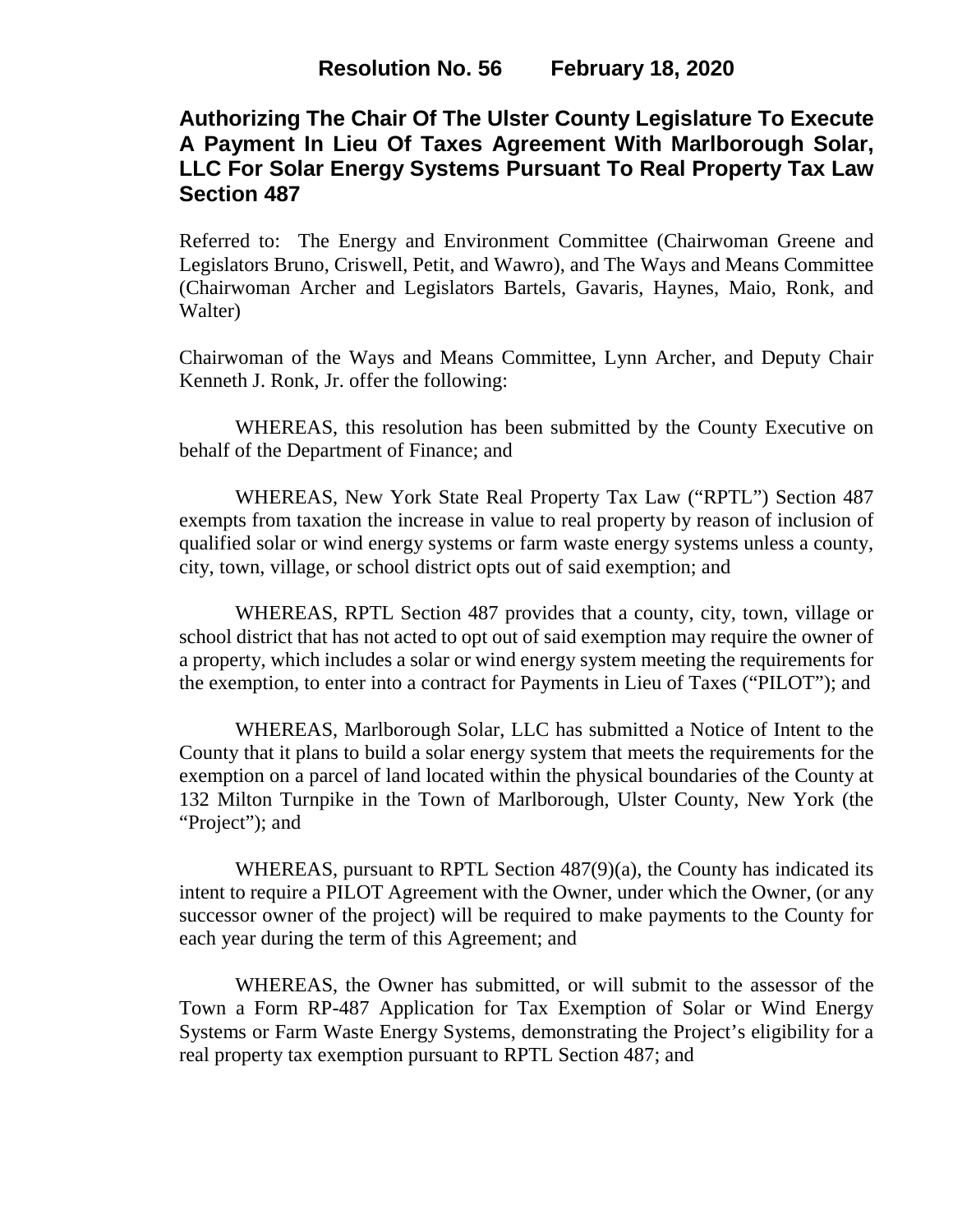### **-Page 2-**

### **Resolution No. 56 February 18, 2020**

## **Authorizing The Chair Of The Ulster County Legislature To Execute A Payment In Lieu Of Taxes Agreement With Marlborough Solar, LLC For Solar Energy Systems Pursuant To Real Property Tax Law Section 487**

WHEREAS, the Parties intend that, during the term of this Agreement, the Project will be placed on an exempt portion of the assessment roll and the Owner will not be assessed for any statutory real property taxes for which it might otherwise be subject to under New York law with respect to the Project; now, therefore be it

RESOLVED, that the Chair of the Ulster County Legislature is hereby authorized to enter into a PILOT Agreement, and any amendments thereto, with Marlborough Solar, LLC for the building and operations of a Solar Energy System, in the form as filed with the Clerk of the Ulster County Legislature or as modified with the approval of the County Attorney,

and move its adoption.

#### ADOPTED BY THE FOLLOWING VOTE:

AYES: 22 NOES: 0 (1 Abstention: Legislator Corcoran)

Passed Committee: Energy and Environment on February 3, 2020

Passed Committee: Ways and Means on February 11, 2020

#### FINANCIAL IMPACT:

| \$1,217.70/MEGA WATT - 2021 ANTICIPATED REVENUE |
|-------------------------------------------------|
| \$1,242.06/MEGA WATT - 2022 ANTICIPATED REVENUE |
| \$1,266.90/MEGA WATT - 2023 ANTICIPATED REVENUE |
| \$1,292.23/MEGA WATT - 2024 ANTICIPATED REVENUE |
| \$1,318.08/MEGA WATT - 2025 ANTICIPATED REVENUE |
| \$1,344.44/MEGA WATT - 2026 ANTICIPATED REVENUE |
| \$1.371.33/MEGA WATT - 2027 ANTICIPATED REVENUE |
| \$1,398.76/MEGA WATT - 2028 ANTICIPATED REVENUE |
| \$1,426.73/MEGA WATT - 2029 ANTICIPATED REVENUE |
| \$1,455.27/MEGA WATT - 2030 ANTICIPATED REVENUE |
| \$1,484.37/MEGA WATT - 2031 ANTICIPATED REVENUE |
| \$1,514.06/MEGA WATT - 2032 ANTICIPATED REVENUE |
| \$1,544.34/MEGA WATT - 2033 ANTICIPATED REVENUE |
| \$1,575.23/MEGA WATT - 2034 ANTICIPATED REVENUE |
| \$1,606.73/MEGA WATT - 2035 ANTICIPATED REVENUE |